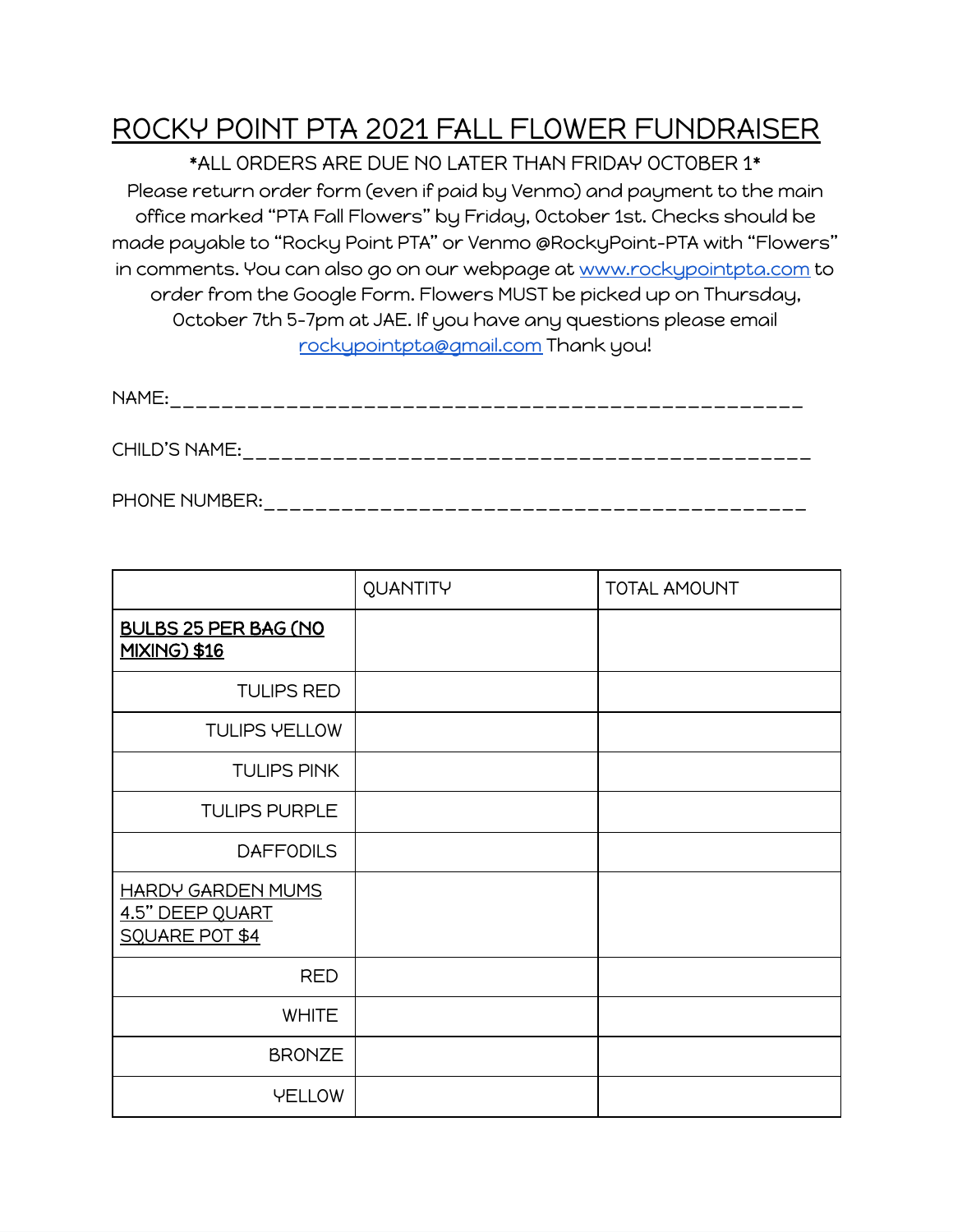| <b>PURPLE</b>                                                        |  |
|----------------------------------------------------------------------|--|
| <b>HARDY GARDEN MUMS</b><br>9" DEEP QUART SQUARE<br>POT \$6          |  |
| <b>RED</b>                                                           |  |
| <b>WHITE</b>                                                         |  |
| <b>BRONZE</b>                                                        |  |
| <b>YELLOW</b>                                                        |  |
| <b>PURPLE</b>                                                        |  |
| 10" HANGING BASKET<br>MUM (MIXED ONLY) \$20                          |  |
| 12" TERRA PLASTIC MUM<br>PLANTER \$20                                |  |
| <b>RED</b>                                                           |  |
| <b>YELLOW</b>                                                        |  |
| <b>BRONZE</b>                                                        |  |
| <b>PURPLE</b>                                                        |  |
| <b>BUSHEL BASKET MUM</b><br>PLANTER (MIX COLORS<br><b>ONLY) \$34</b> |  |
| 12" MIXED FALL GARDEN<br>PATIO PLANTER \$26                          |  |
| PANSY 4.5" \$4                                                       |  |
| <b>YELLOW</b>                                                        |  |
| <b>BLUE</b>                                                          |  |
| <b>ORANGE</b>                                                        |  |
| PANSY 6.5" (5 PLANTS<br><b>PER POT) \$6</b>                          |  |